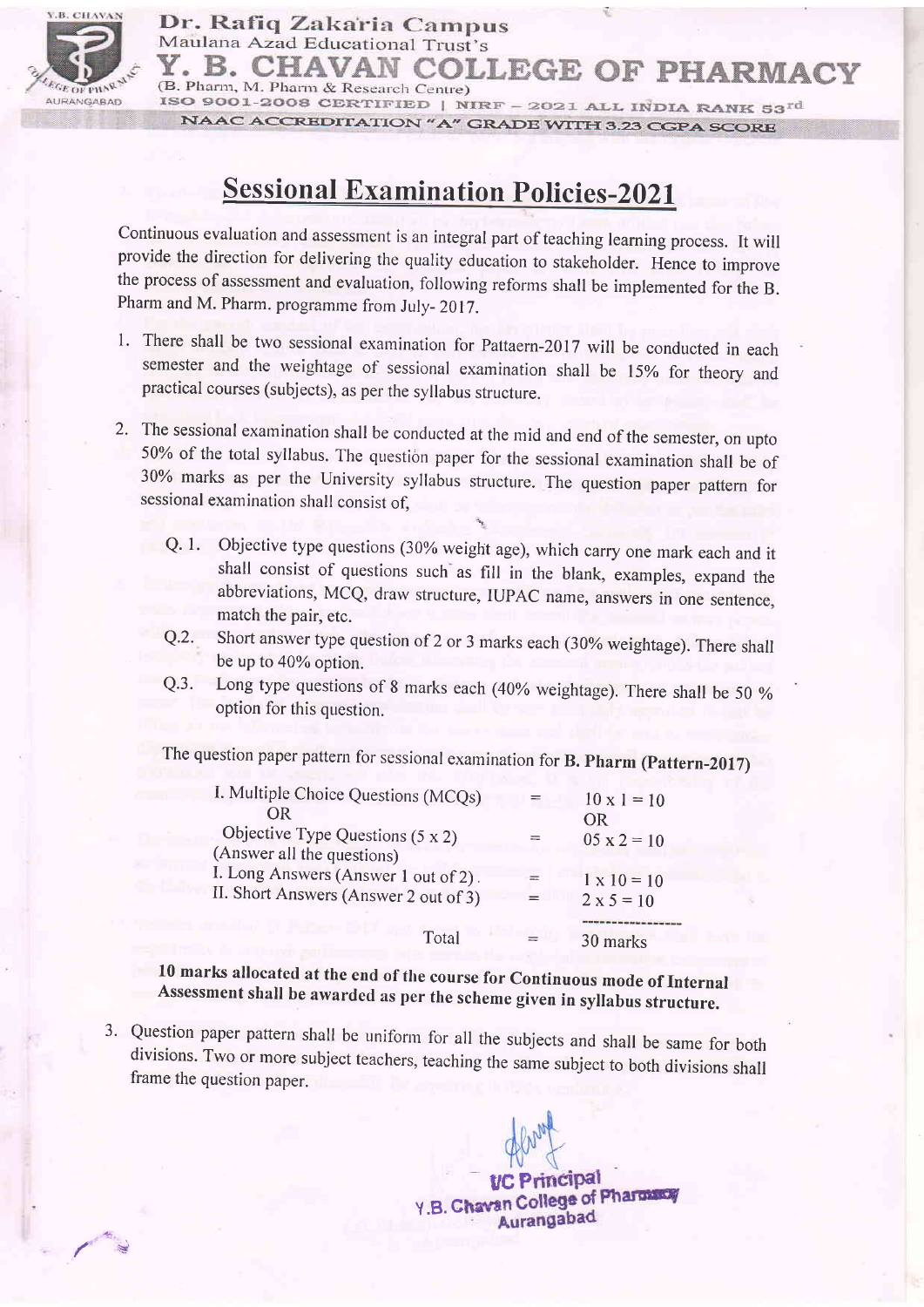- 4. Considering the outcome based education system (OBE) it is highly recommended that the questions asked in the sessional question paper are aligned with the Course Outcome (co).
- 5. To encourage the use of ICT practices, the teacher shall submit the question paper on line to examination department on email id: examybccp@gmail.com at least one day before the commencement examination. The subject teacher shall ensure on the day of examination the correctness of question paper at least half hour before the commencement of examination.
- 6' For the smooth conduct of the examination, the Invigilator shall be proactive and shall report to exam control room at least 15 min. before the commencement of examination. He shall be responsible for collections of answer books and stationary material required for smooth conduct of examination. All the stationary issued to invigilator shall be submitted back to examination control room after the completion of examination.
- 7. The cases of malpractices during sessional examination shall be handled by duly constituted committee which consists of examination In-charge, Invigilator and HOD of concern subject. The necessary action shall be taken against the defaulter as per the rules and regulation of Dr. Babasaheb Anrbedkar'Marathwada University for conduct of examination.
- 8. To declare the results of sessional examination speedily and for analysis of result by the exam department, the examiner/subject teacher shall submit the assessed answer papers within one calendar week after completion of sessional examination, failing which necessary action shall be taken. Before subrnitting the assessed answer books the subject teacher shall show the answer books to students and take their signature on the answer<br>paper. The marks of sessional examination shall be sent to in duly approved format by filling all the information correctly on the marks-sheet and shall be sent to examination department through e-mail and submit a hard copy along with assessed answer papers. No corrections will be entertained after this submission. It is the responsibility of the examiner/subject teacher to submit the correct and final marks.
- 9' The marks obtain in the sessional exams and in continuous evaluation shall be considered as internal assessment marks [as per the syllabus structure] and shall be communicated to the University before commencement of semester examination.
- 10. Students enrolled in Pattern-2017 and failed in University examination shall have the opportunity to improve performance only once in the sessional examination component of internal assessment. The Improvement sessiona
- 11. The students shall remain present at least 15 min. prior to the commencement of the examination in the exam hall. No student shall be allowed to attend the examination failing which he/she shall disqualify for appearin

Y.B. Chavan College of Pharmany Aurangabad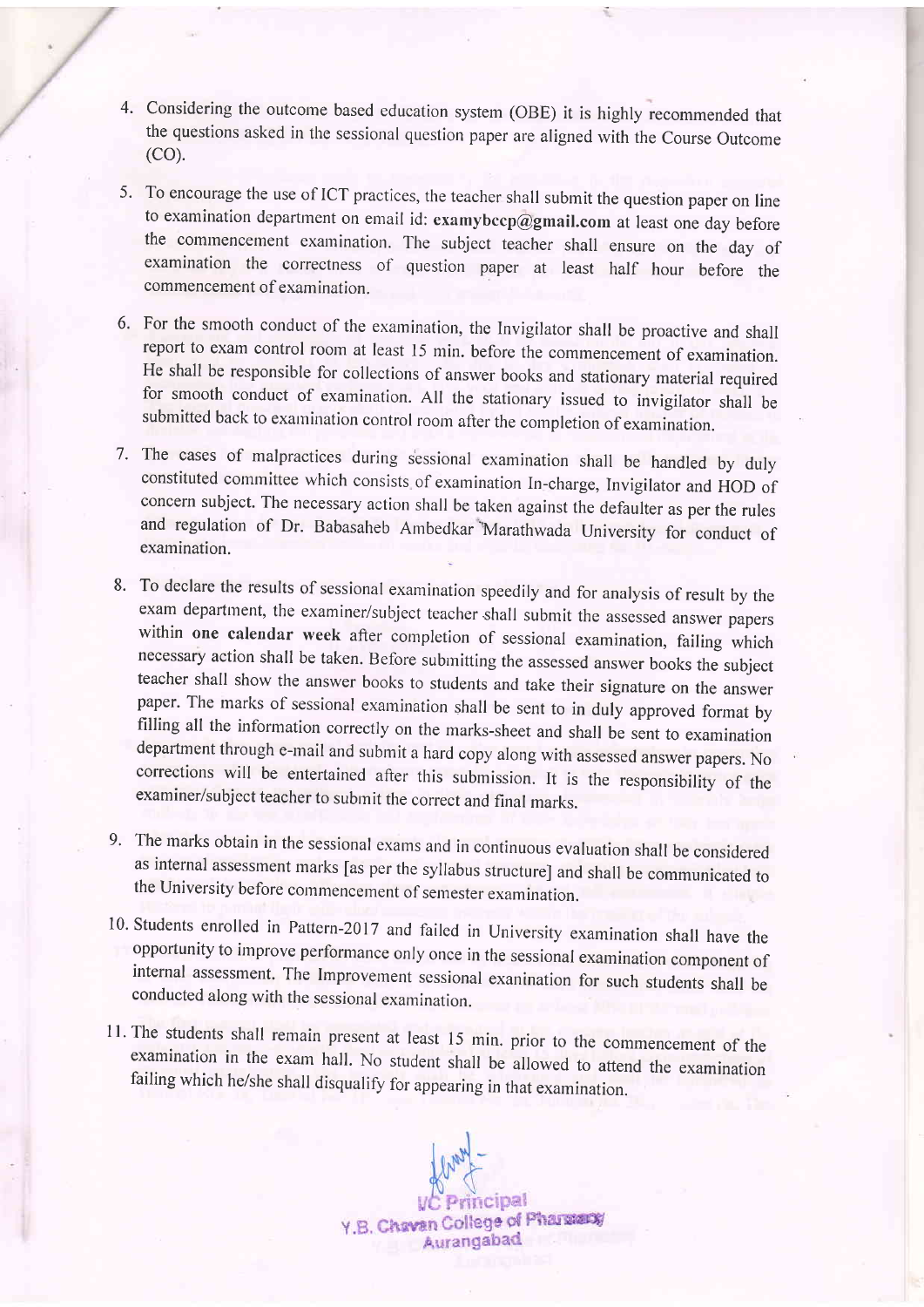- 12. The students should be present in Uniform forthe examination. Use of Mobile phone is strictly prohibited in the college premise.
- 13.80% of the attendance shall be compulsory for appearing in the respective sessional examinations.
- 14. A writer (scribe) or 30 minutes additional time will be provided to the Specially able students (Eye or Hand; 40% or more disabled) as per the University provision. The student needs to apply to the Principal with proper documents.
- l5' Assessment and evaluation of practical work shall be based on the day to day practical performed by students in laboratory. The day to day evaluation shall be based on parameters like practical performances, viva voce and attitude during practical work, etc. The internal practical marks shall be compiled by the Senior subject teacher of respective division conducting the practical and shall communicate to examination department in the approved format at the end of the 'semester examination along with sessional theory examination marks.

Sessional exam for practical for B. Pharm Pattern-20l7 shall be conducted along with theory sessional examination for 40 marks and shall be computed for l0 marks.

Question paper pattern for practical sessional examinations

| $=$ | 10             |
|-----|----------------|
| =   | 25             |
| =   | 0 <sub>5</sub> |
|     |                |
| $=$ | 40 marks       |
|     |                |

- 16. Tutorial is the instructional activity that provides step by step information in presenting a concept or learning unit. Tutorials are generally intended to help students to gain a deep understanding of the subject matter in their discipline. Discussion in tutorials helps<br>students to see the significance and implications of their knowledge so they can apply<br>what they have learned in new contexts. Tutorial
- 17. Tutorials shall be planned for each lesson unit by teacher and informed to students during<br>or after completion of lesson unit. It is expected that each lesson unit shall have the<br>tutorial. There shall be two tutorials

 $\mathbf{t}$  $\forall x$ .

UC PrinciPal Y.B. Chavan College of Pharmacy